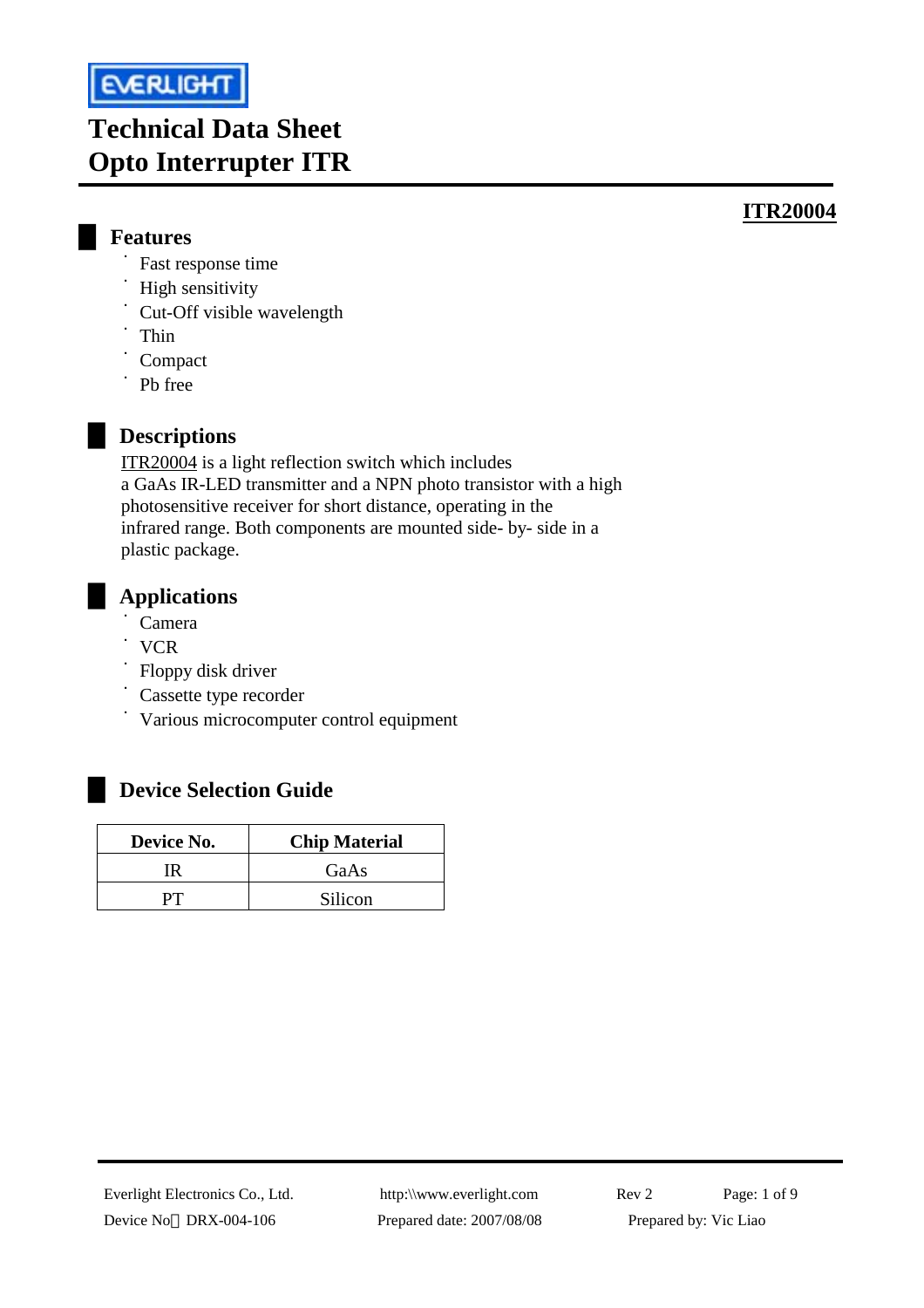

# █**Package Dimensions**









General tolerance: ±0.15mm UNIT:mm

#### **Notes:** 1.All dimensions are in millimeters 2.Tolerances unless dimensions ±0.25mm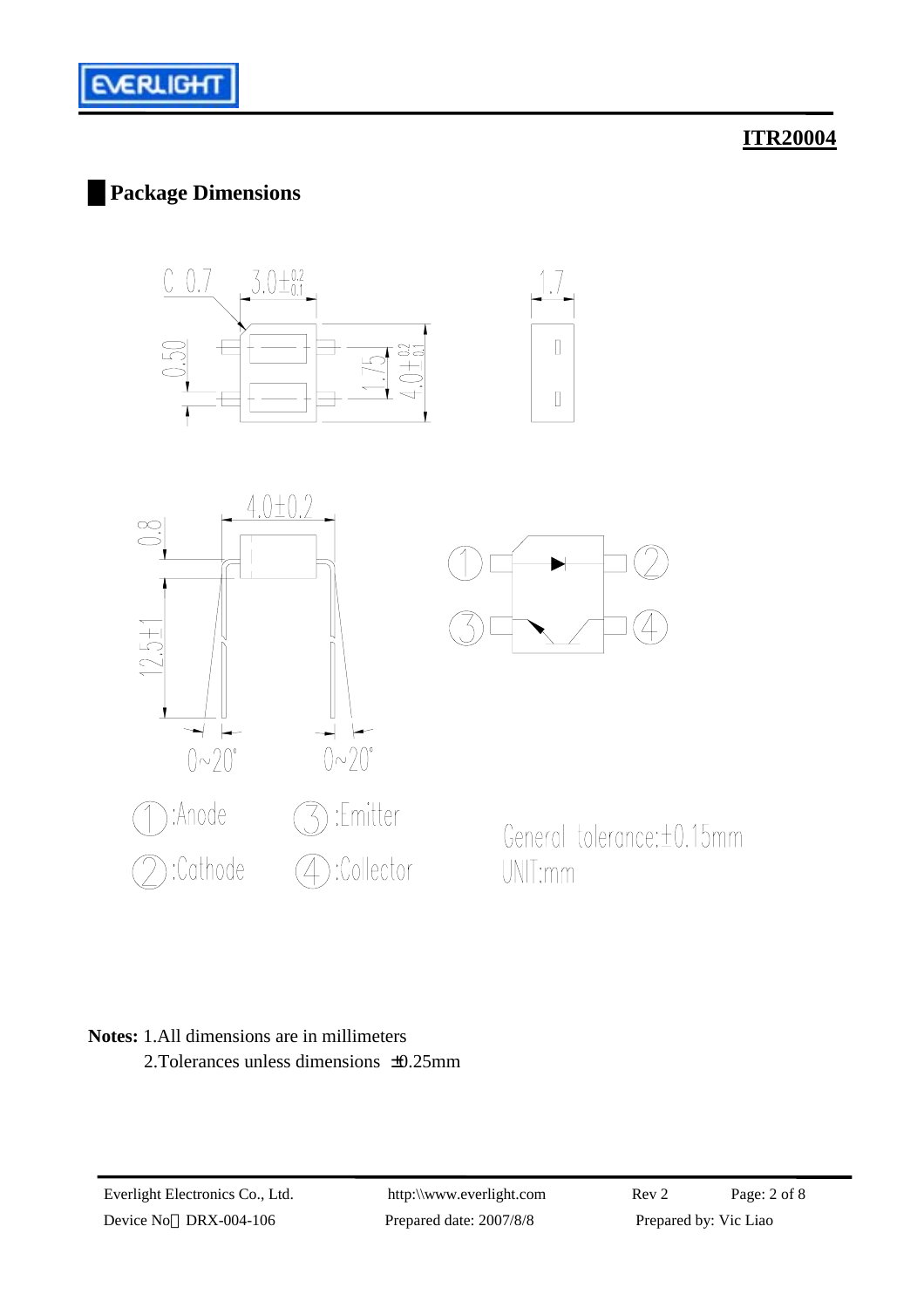|                                 | Parameter                                                                                                                                                             | Symbol        | Ratings               | Unit |
|---------------------------------|-----------------------------------------------------------------------------------------------------------------------------------------------------------------------|---------------|-----------------------|------|
| Input                           | Power Dissipation at (or below) 25<br>Free<br>Air Temperature                                                                                                         | Pd            | 130                   | mW   |
|                                 | <b>Reverse Voltage</b>                                                                                                                                                | $V_R$         | 5                     | V    |
|                                 | <b>Forward Current</b>                                                                                                                                                | $I_{\rm F}$   | 50                    | mA   |
|                                 | Peak Forward Current (*1)<br>Pulse width<br>$100\mu$ s, Duty cycle=1%                                                                                                 | $I_{FP}$      | 1                     | A    |
|                                 | <b>Collector Power Dissipation</b>                                                                                                                                    | $P_{C}$       | 75                    | mW   |
|                                 | <b>Collector Current</b>                                                                                                                                              | $I_{\rm C}$   | 50                    | mA   |
|                                 | <b>Collector-Emitter Voltage</b>                                                                                                                                      | $B$ $V_{CEO}$ | 30                    | V    |
|                                 | Output<br><b>Emitter-Collector Voltage</b><br>B V <sub>ECO</sub><br>Topr<br><b>Tstg</b><br><b>Tsol</b><br>$T=10$ msec.<br>2)<br>$t=5$ Sec<br>1)<br>tw=100 $\mu$ sec., | 5             | V                     |      |
| <b>Operating Temperature</b>    |                                                                                                                                                                       |               | $-25 \rightarrow +85$ |      |
| Storage Temperature             |                                                                                                                                                                       |               | $-30$ $-+85$          |      |
| Lead Soldering Temperature (*2) |                                                                                                                                                                       |               | 260                   |      |
|                                 |                                                                                                                                                                       |               |                       |      |

# █**Absolute Maximum Ratings (Ta=25**℃**)**

# █**Electro-Optical Characteristics (Ta=25**℃**)**

| Parameter       |                           | Symbol       |             | Min.                     | Typ.                     | Max.                     | Unit    | Conditions                    |  |
|-----------------|---------------------------|--------------|-------------|--------------------------|--------------------------|--------------------------|---------|-------------------------------|--|
|                 | <b>Forward Voltage</b>    | VF           |             |                          | 1.2                      | 1.6                      | V       | $IF = 20mA$                   |  |
| Input           | <b>Reverse Current</b>    | IR           |             |                          |                          | 10                       | $\mu A$ | $VR=5V$                       |  |
|                 | Peak Wavelength           | $\mathbf P$  |             |                          | 940                      | $\overline{\phantom{0}}$ | nm      |                               |  |
| Output          | Dark Current              | <b>ICEO</b>  |             | $\overline{\phantom{0}}$ | $\overline{\phantom{0}}$ | 0.1                      | $\mu A$ | $VCE=20V,$                    |  |
|                 | Collector Current  IC(ON) |              | B           | 34                       |                          | 71                       | uA      | $VCE=2V,$                     |  |
|                 |                           |              | $\mathbf C$ | 20                       |                          | 90                       |         | $IF = 4mA$                    |  |
| Transfer        | <b>Leakage Current</b>    | <b>ICEOD</b> |             | $\overline{\phantom{a}}$ | $\overline{\phantom{a}}$ | $\mathbf{1}$             | $\mu A$ | VCE=5V,<br>$IF=10mA$          |  |
| Characteristics | Rise time                 | tr           |             | $\overline{\phantom{0}}$ | 20                       | $\overline{\phantom{a}}$ | $\mu s$ | $VCE=2V$                      |  |
|                 | Fall time                 | tf           |             |                          | 20                       | $\overline{\phantom{0}}$ | $\mu s$ | $IC=100uA$<br>$RL=1000\Omega$ |  |

Everlight Electronics Co., Ltd. http:\\www.everlight.com Rev 2 Page: 3 of 8 Device No DRX-004-106 Prepared date: 2007/8/8 Prepared by: Vic Liao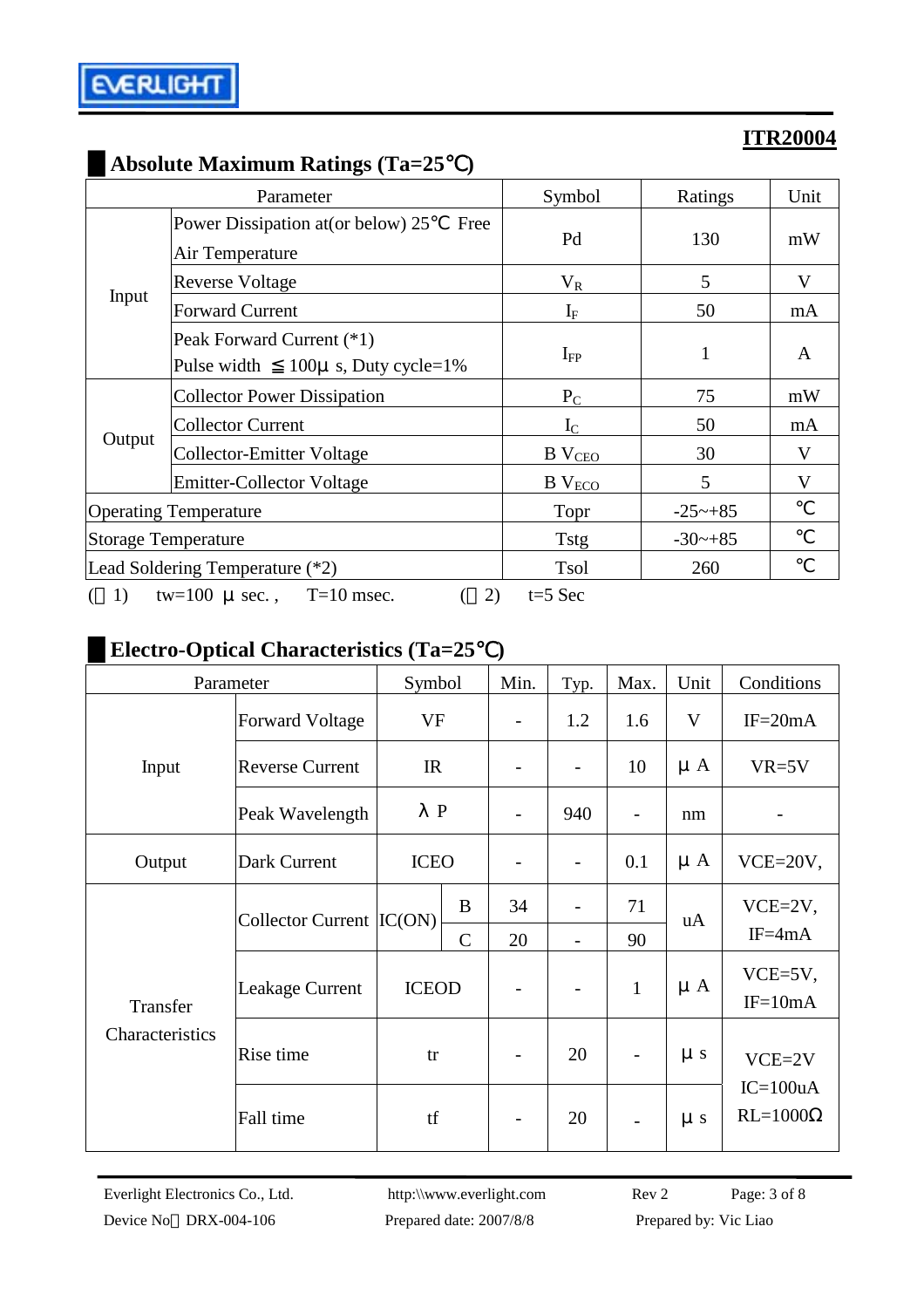



#### █ **Typical Electrical/Optical/Characteristics Curves for IR**

**ERLIGH** 

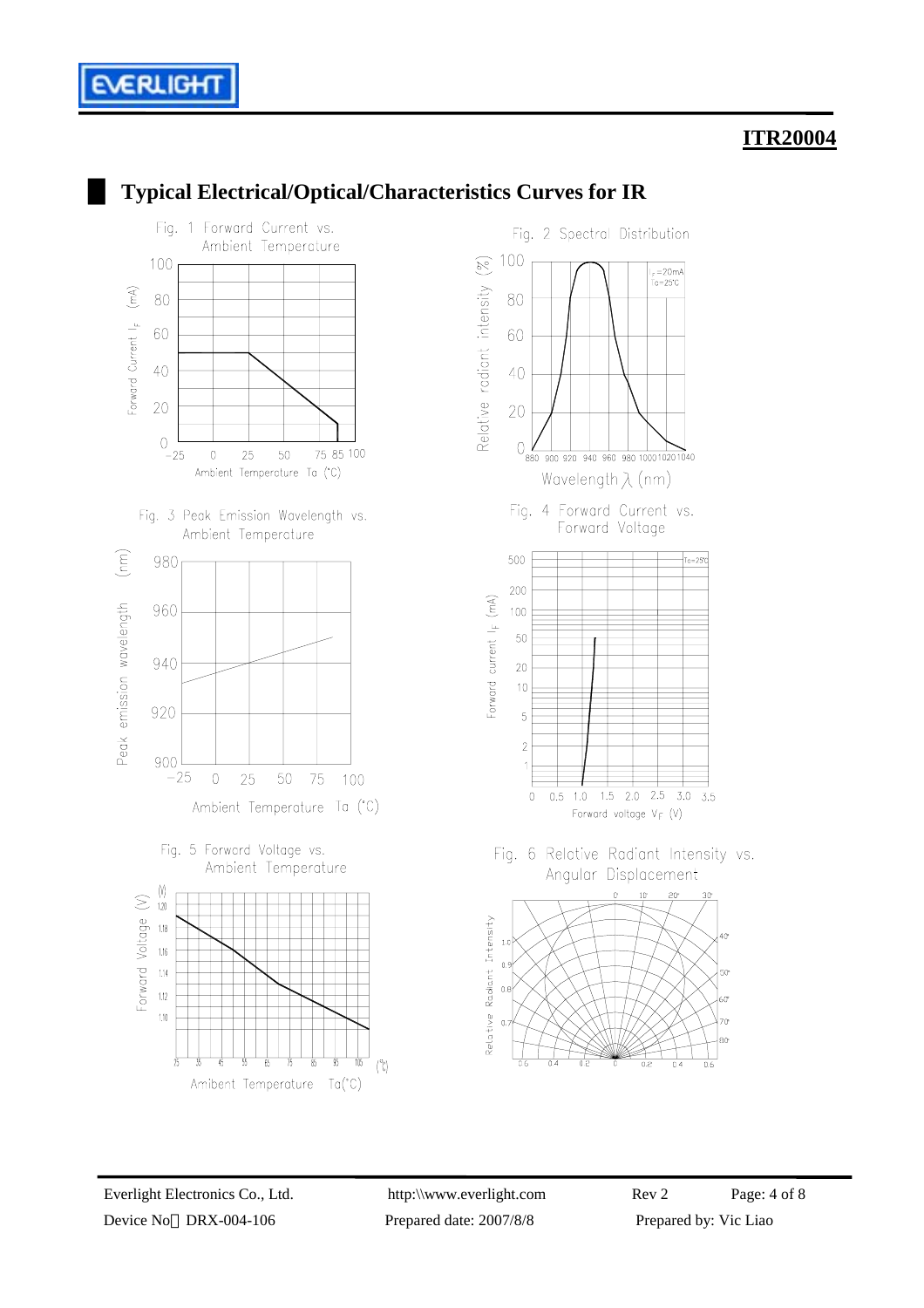# █ **Typical Electrical/Optical/Characteristics Curves for PT**

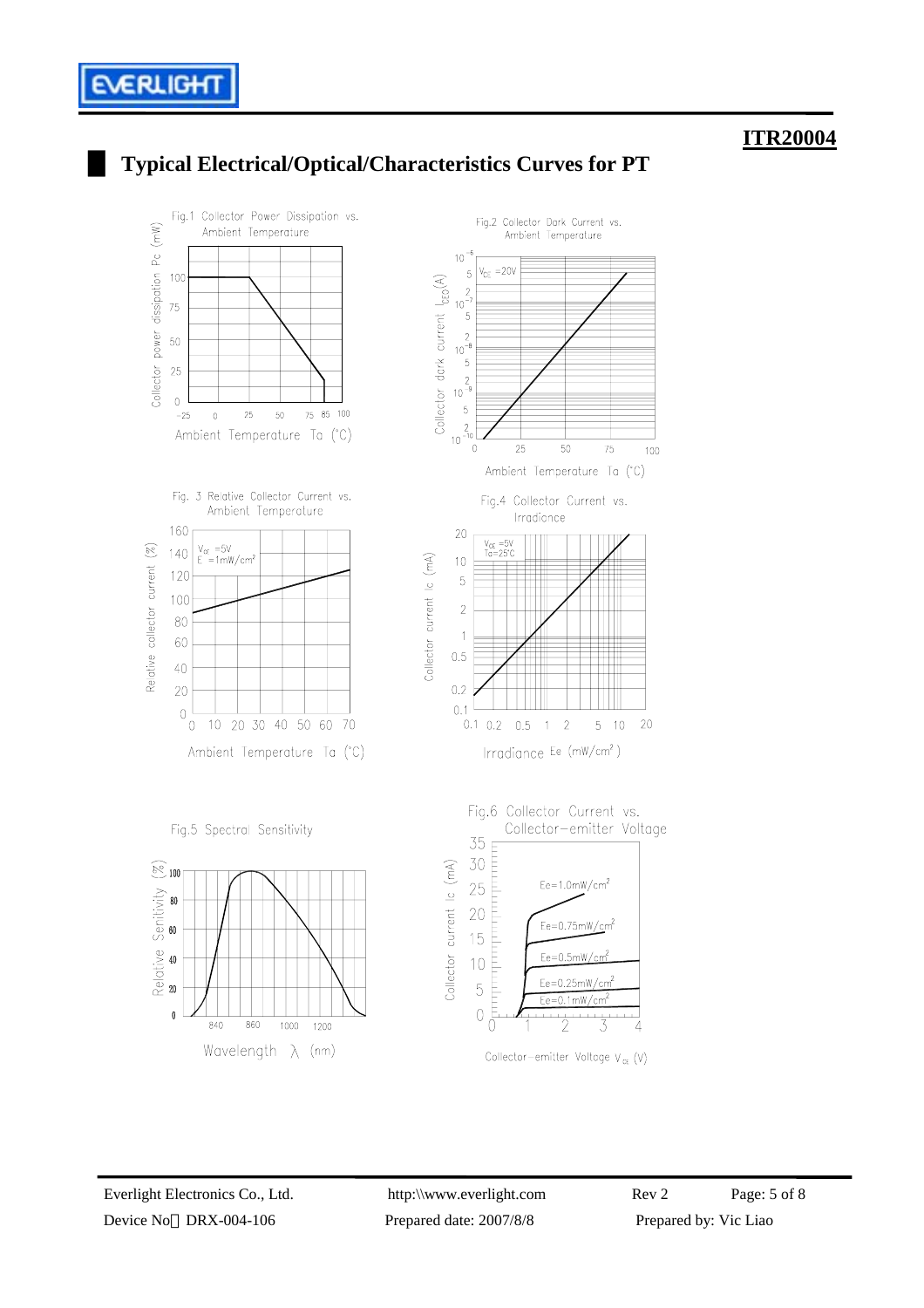

 $\alpha$ 

Black

 $1<sub>m</sub>$ m

∠

 $-90%$ 

10%

₹  $RL$   $O$   $Vcc$ 

 $\circ$  output

# █ **Typical Electrical/Optical/Characteristics Curves for ITR**





 $100$ 50  $\overline{c}$ 

 $10$ 

 $\overline{c}$ 

 $0.\overline{5}$  $0.2$   $\overline{0.1}$ <br> $0.1$  ┼╫╫

╥

**THE REAL** 

 $\overline{1}$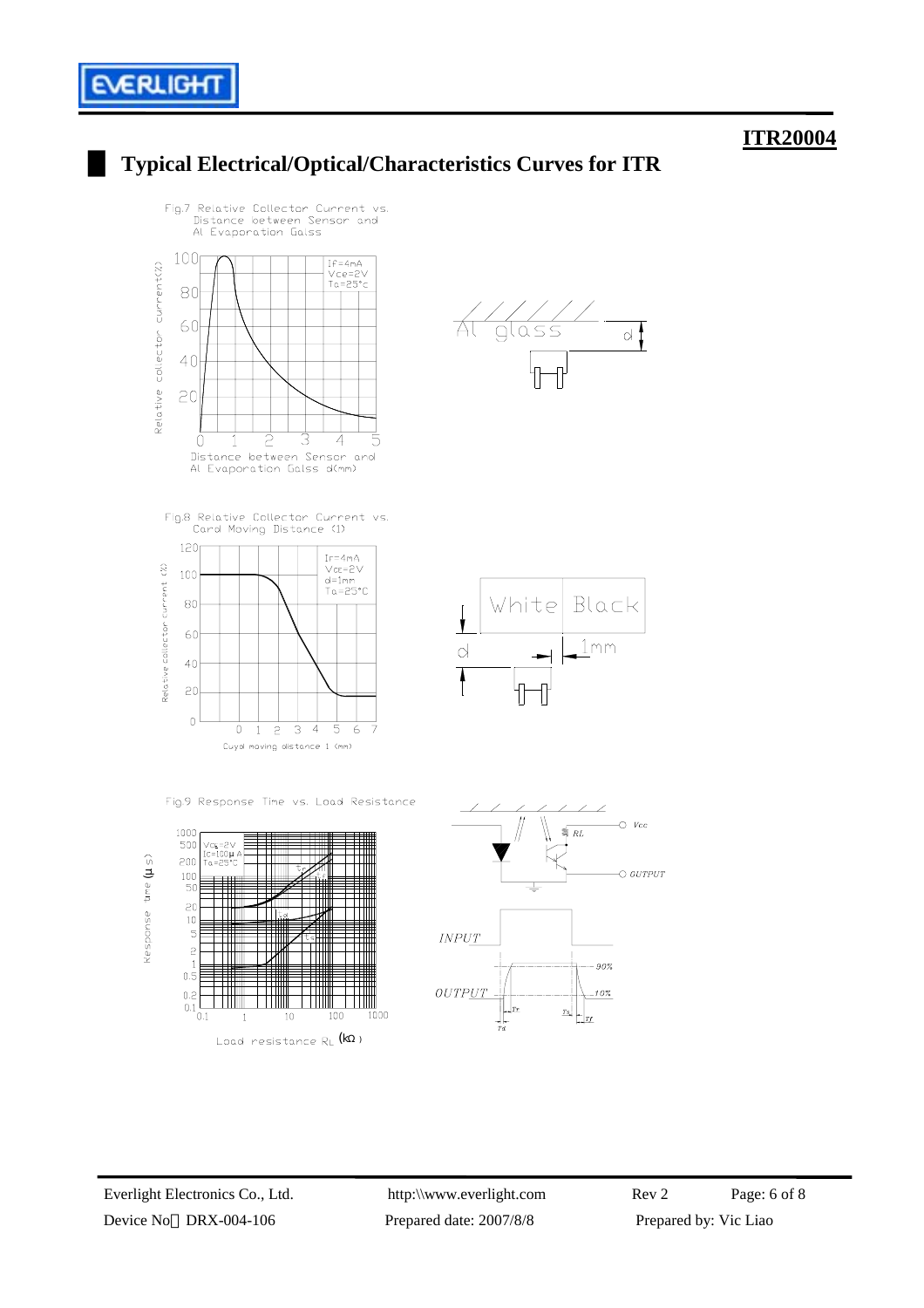# █Reliability Test Item And Condition

The reliability of products shall be satisfied with items listed below.

Confidence level 90%

LTPD 10%

|                | NO. Item                | <b>Test Conditions</b>   | Test Hours/     | Sample       | Failure                   | Ac/Re |
|----------------|-------------------------|--------------------------|-----------------|--------------|---------------------------|-------|
|                |                         |                          | Cycles          | <b>Sizes</b> | Judgement                 |       |
|                |                         |                          |                 |              | Criteria                  |       |
| 1              | Solderability           | TEMP.<br>230<br>±5       | 5secs           | 22pcs        | More than 90% of $ 0/1$   |       |
|                |                         |                          |                 |              | lead to be covered        |       |
|                |                         |                          |                 |              | by soldering              |       |
| $\overline{2}$ | Temperature Cycle       | $H: +85$                 | 30mins 50Cycles | 22pcs        | $U\times2$<br>$\rm I_R$   | 0/1   |
|                |                         | 5mins                    |                 |              | $L \times 0.8$<br>Ee      |       |
|                |                         | $L: -55$<br>30mins       |                 |              | $U\times1.2$<br>$\rm V_F$ |       |
| 3              | <b>Thermal Shock</b>    | $H: +100$<br>5mins       | 50Cycles        | 22pcs        |                           | 0/1   |
|                |                         | 10secs                   |                 |              | U<br>Upper                |       |
|                |                         | L:10<br>5mins            |                 |              | Specification             |       |
| $\overline{4}$ | <b>High Temperature</b> | TEMP.<br>$+100$          | 1000hrs         | 22pcs        | Limit                     | 0/1   |
|                | Storage                 |                          |                 |              | Lower<br>L                |       |
| 5              | Low Temperature         | TEMP.<br>$-55$           | 1000hrs         | 22pcs        | Specification             | 0/1   |
|                | Storage                 |                          |                 |              | Limit                     |       |
| 6              | DC Operating Life       | $I_F = 20mA$<br>$Vce=5V$ | 1000hrs         | 22pcs        |                           | 0/1   |
| $\overline{7}$ | High Temperature/       | 85<br>/ 85% R.H          | 1000hrs         | 22pcs        |                           | 0/1   |
|                | <b>High Humidity</b>    |                          |                 |              |                           |       |

# █**Recommended Method of Storage**

 The following are general recommendations for moisture sensitive level (MSL) 4 storage and use:

- Shelf life in sealed bag: 12 months at < 40  $^{\circ}$ C and < 90% relative humidity (RH)
- After bag is opened, devices that will be subjected to reflow solder or other high temperature process must
	- a) Mounted within 72 hours of factory conditions < 30 °C/60%RH, or
	- b) Stored at <20% RH
	- Devices require bake, before mounting, if:
	- Humidity Indicator Card is  $> 20\%$  when read at  $23 \pm 5$  °C
- $\bullet$  If baking is required, devices may be baked:
	- a) 192 hours at 40 ,and <5% RH(dry air/nitrogen) or
	- b) 96 hours at 60 ,and  $\leq$  5% RH for all device containers
	- c) 24 hours at 125 °C